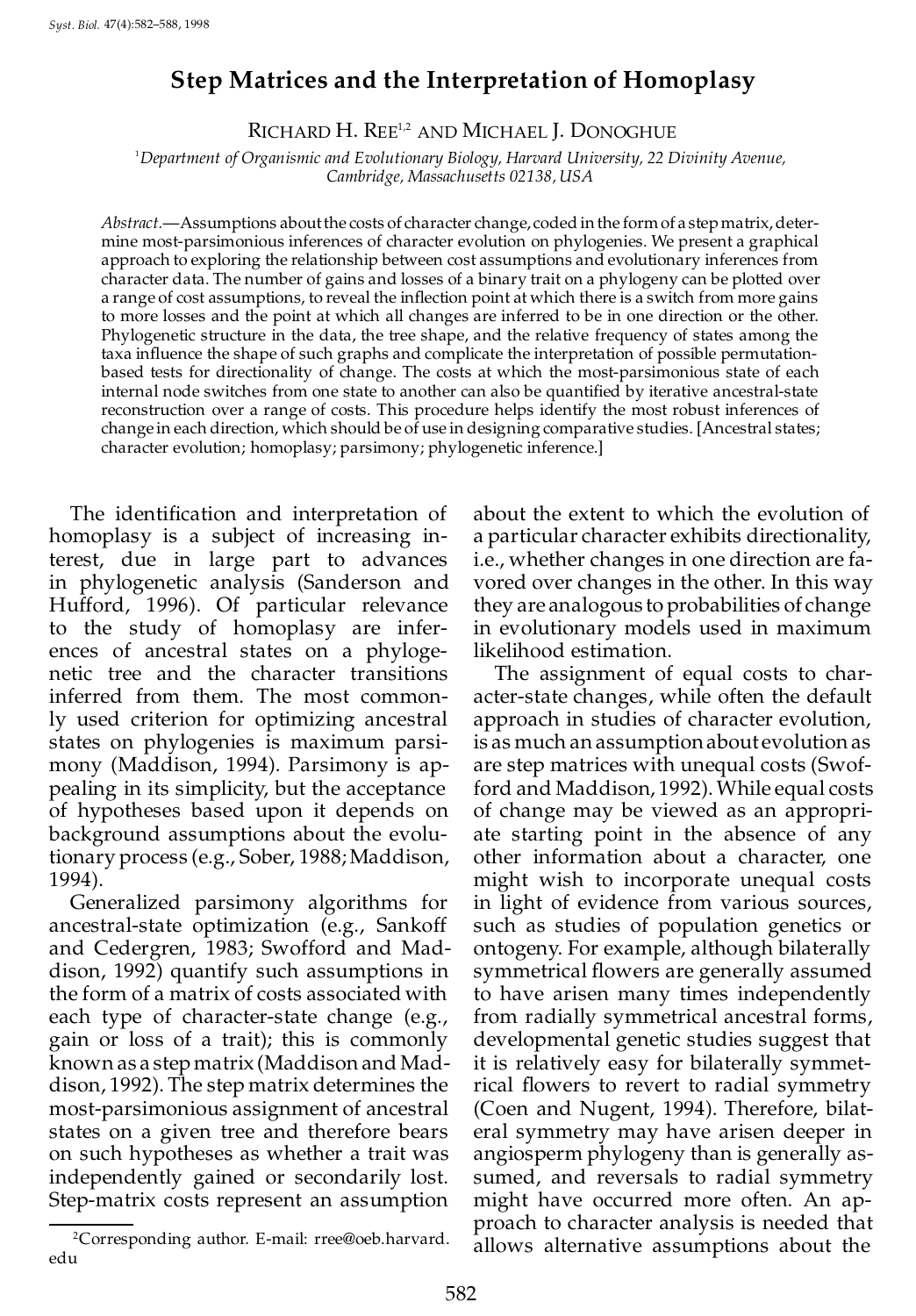directionality of evolutionary change to be assessed quantitatively. This issue has been explored in recent studies of the evolution of angiosperm breeding systems (Kohn et al., 1996), xylem (Bass and Wheeler, 1996), and dichromatic plumage in ducks (Omland, 1997).

Studies of the sensitivity of various aspects of phylogenetic inference have clari fied the conditions under which evolutionary inferences may be more or less robust to underlying assumptions. While considerable attention has been paid to the accuracy of ancestral-statereconstructionsunder parsimony (Collins et al., 1994; Maddison, 1994; Maddison, 1995; Zhang and Kumar, 1997), the relationship between inferences of character evolution and step matrices has not been explored systematically.

## SENSITIVITY OF INFERENCES TO ASSUMED COSTS

Here we develop a graphical approach to the sensitivity of inferred changes to cost assumptions, using a hypothetical example involving 64 taxa (Fig. 1), of which 25 exhibit one condition (state 1, solid branches) and 39 exhibit another (state 0, open branches). The number ofindependent gains and losses of state 1 can be inferred from a most-parsimonious optimization of ancestral states on the phylogeny shown in Figure 1. Based on the assumption that the cost of gaining state 1  $(C_G)$  is equal to the cost of losing state 1 (*CL*), there are more inferred gains (5) than losses (2).

Given the initial assumption that  $C_G = C_L$ , one might wonder how large the ratio  $C_G/C_L$ could get before an internal node that had been initially optimized to possess state 0 would become equivocal, or would be more parsimoniously assigned state1. By iterative ancestral-state reconstruction over a range of values of  $C_G/C_L$ , the sensitivity of the optimization in Figure 1 can be quantified as the value *CG*max, which represents an upper bound of the step matrix assumptions, beyond which the hypothesis that state 0 is the best assignment to a particular node is no longer supported by the data. Likewise, for nodes initially optimized as state 1,  $C_{L_{\text{max}}}$ represents the maximum value of *C<sup>L</sup>* /*C<sup>G</sup>* for

which that optimization is the most parsimonious. The numbers mapped to internal nodes in Figure 1 represent values of *CG*max and *CL*max, and thedouble-headed arrows indicate the branches/nodes over which the indicated values apply.

Shifting attention to the overall pattern of change in the numbers of inferred gains and losses on the tree, we can safely assume that step matrices that assign a higher cost to losses (i.e.,  $C_G < C_L$ ) will tend to infer more gains, whereas step matrices that assign a higher cost to gains  $(C_G > C_L)$  will tend to infer more losses. This is confirmed in Figure 2a, which shows the results of iterative ancestral-state optimization over a range of step-matrix values for the phylogeny and character data from Figure 1. At each iteration, the cost of change in one direction (gain or loss) was changed by increments of 0.1, while the cost of change in the other direction was held constant at 1, and the number of unambiguous changes in each direction was determined from the mostparsimonious ancestral-state reconstruction. The number of inferred gains increases and the number of inferred losses decreases as  $C_G$  decreases relative to  $C_L$ , and vice versa. Although change in the number of gains or losses over a range of  $C_G/C_L$  values is a step function, in Figures 2 and 3 the steps are connected into a continuous line to help visualize and compare patterns of change in the numbers of gains and losses.

One noteworthy feature of this type of graph is that it identifies the range of values on the *x*-axis over which more gains are inferred than losses and more losses are inferred than gains. In some cases, an intermediate range covering one or more real values of  $C_G/C_L$  will yield an equal number of gains and losses. In other cases, such as that shown in Figure 2a, there are no real values at which the numbers of gains and losses are equal, and the point on the *x*-axis where the relative frequency of gains versus losses is reversed can be termed an inflection point. Hypotheses regarding the relative frequency of gains versus losses of a trait that are based on most-parsimonious ancestral-state reconstructions are therefore contingent upon which side of the inflection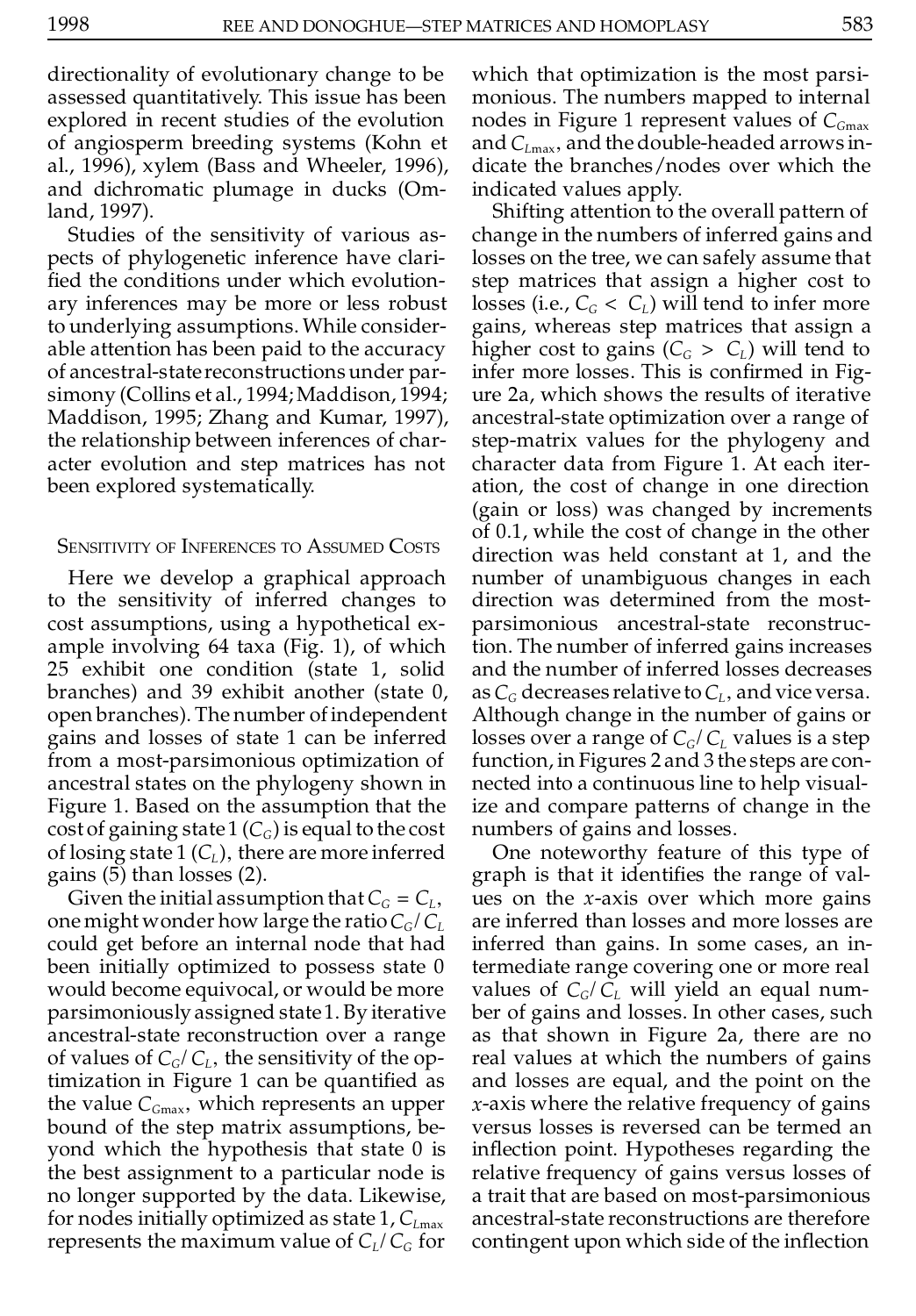

FIGURE 1. Hypothetical phylogeny on which inferred evolutionary changes in a binary character have been optimized by using parsimony, under the assumption that  $C_G = C_L$ . Based on this optimization, state 1 (solid branches) has evolved independently five times and has been lost twice. Values of  $C_{Gmax}$  and  $C_{Lmax}$  (marked with an asterisk) are indicated for internal nodes; double-headed arrows trace the branches over which the indicated values hold.



FIGURE 2. Cost-change graphs for the phylogeny in Figure 1. (a) The relationship between the frequency of unambiguous gains and losses inferred by using parsimony and the ratio of the cost of gains (*CG*) and the cost of losses  $(\tilde{C}_L)$ . As  $\tilde{C}_G$  increases relative to  $C_L$ , the number of gains decreases and the number of losses increases, and vice versa. If  $C_G/C_L \leq 3$ , more gains than losses are inferred; however, if  $C_G/C_L > 3$ , more losses than gains are inferred. The inflection point indicates where the lines representing gains and losses cross (see text). (b) Data from Figure 1 (bold) compared with 50 random permutations of the same data. Phylogenetic structure in the original data is evident in that, at each point on the *x*-axis, fewer changes are inferred than are inferred from the permuted data.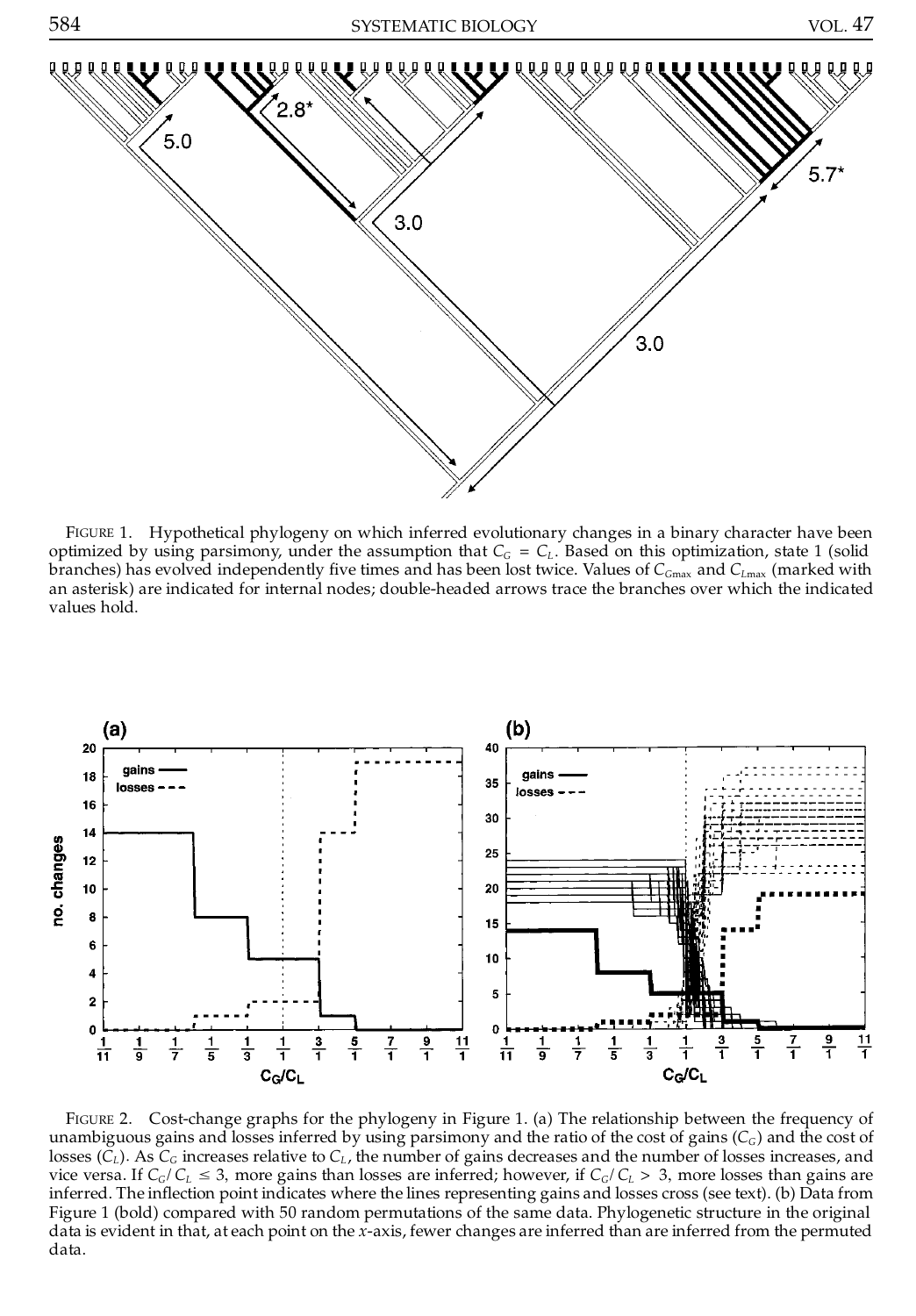



FIGURE 3. The effect of tree shape and tip state frequency on the relationship between inferred character changes and step-matrix assumptions. In each graph, the inferred changes from 50 randomly permuted binary characters are plotted on a 64-taxon tree. (a) Balanced tree, 16 of the 64 terminal taxa with state 1. (b) Pectinate tree, 16 of the 64 terminal taxa with state 1. (c) Balanced tree, equal numbers of terminal taxa with each state. (d) Pectinate tree, equal numbers of terminal taxa with each state.

point the step-matrix costs are assumed to lie. Moving away from  $C_G = C_L$ , change in th the number of gains and losses will occur at values on the *x*-axis that correspond to the values of *CG*max and *CL*max shown mapped to internal nodes in Figure 1. Eventually, all inferred changes will be in the same direction, either all gains or all losses. In this example, fixation for change in one direction is achieved more rapidly on the right-hand side of the graph than on the left.

Graphs like the one shown in Figure 2a, which we will refer to as cost-change graphs, can be shown to vary in a predictable way with phylogenetic structure (the tendency for related taxa to share the same state). Phylogenetic structure tends to reduce the number of inferred changes as compared with randomly permuting the states among the taxa, which effectively removes structure. Under parsimony, and assuming that no costis incurred tosimply maintaina state, a clade that is monomorphic for a state will be assigned that condition at all of its internal nodes, irrespective of the step matrix. In Figure 2b, the data from the example phylogeny in Figure 1, which clearly exhibit some degree of structure, are plotted in comparison with graphs of random permutations of the same data, showing that at all points along the *x*-axis the changes inferred from the autocorrelated data are overall fewer.

The effect of tree shape and the ratio of tip states on cost-change graphs is shown in Figure 3. Balanced, or symmetrical, dichoto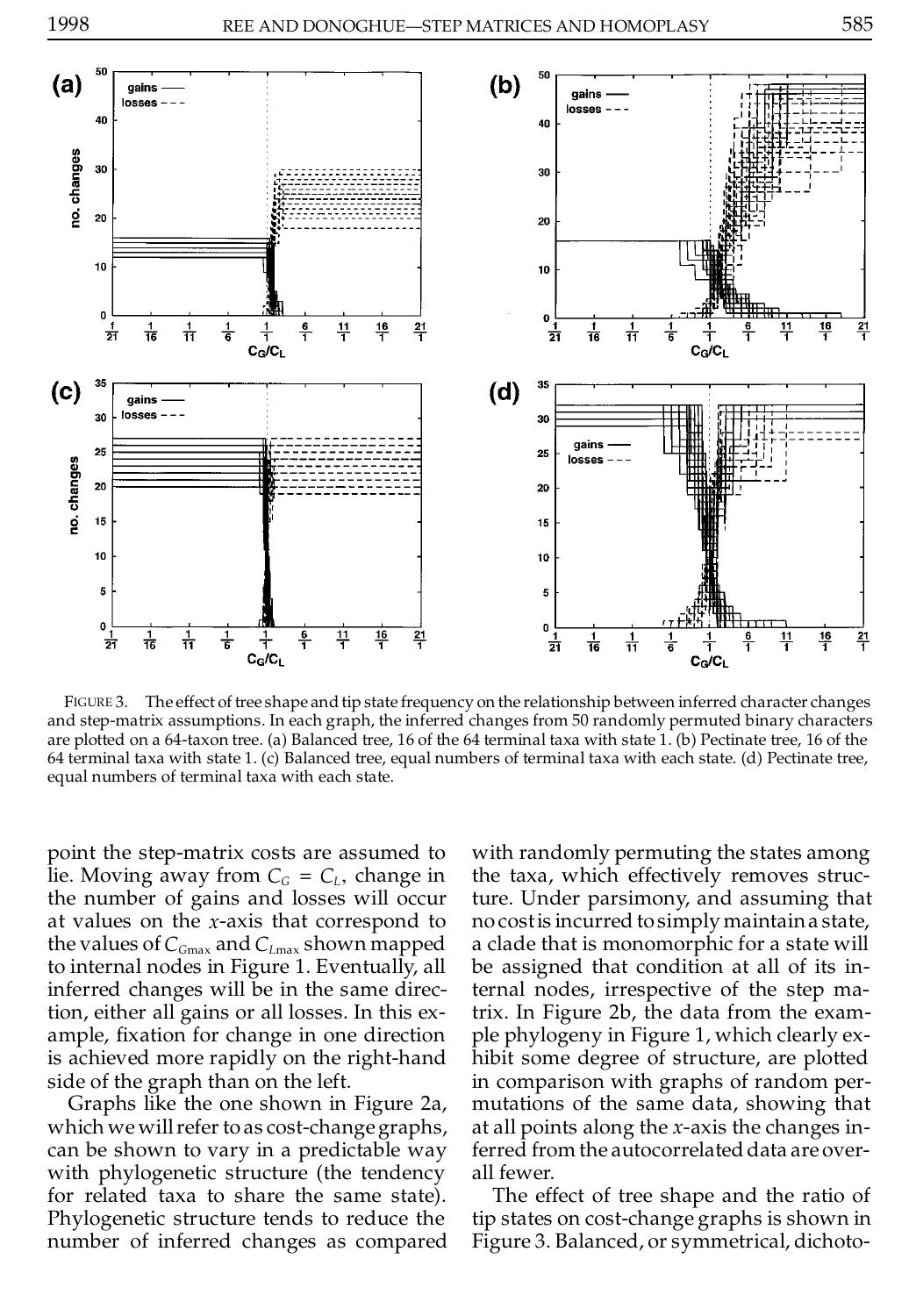mous trees (Figs. 3a, 3c) tend to be more sensitive to step-matrix perturbation than pectinate trees (Figs. 3b, 3d), in that graphs produced from the former tend to show steeper descent to fixation of only gains or only losses than do the latter. This happens because the inferred gains that are most recalcitrant to change in  $C_G$  are nested higher within clades that are otherwise monomorphic for state 0, and vice versa. Pectinate trees are less recalcitrant to this change because both the average and the maximum possible number of internodes between the root and a tip is greater for pectinate trees than for balanced trees (for 64 taxa, the average is 32.5 internodes for pectinate trees and 6 for balanced trees).

The ratio of tip states also has predictable effects on aspects of the cost-change graph, such as the horizontal position of the inflection point.If the frequencies of the twostates are equal, the inflection point will tend to occur where  $C_G = C_L$  (Figs. 3c, 3d). However, if one state is rarer than the other (Figs.  $3a$ ,  $3b$ ), the first is more likely to be reconstructed as being derived on the tree (Collins et al., 1994), and consequently the inflection point of the data will tend to be horizontally displaced with respect to the point on the *x*-axis where  $C_G = C_L$ . If state 0 is rare relative to timestate 1, the inflection point will be displaced to the left; if state 1 is rare relative to state 0, displacement will be to the right.

The symmetry of cost-change graphs about the inflection point is also affected by the ratio of tip states. Step-matrix graphs become increasingly asymmetrical as the frequencies of the two states become more unequal (compare Figs. 3a, 3b and Figs. 3c, 3d). This is because the frequency of a character state provides an upper limit to the number of times that the trait can be inferred to have evolved. The impact of the relative frequency of character states on ancestral-state optimization highlights the importance of taxon sampling in comparative studies, as different sampling strategies may yield data sets with different proportions of character states.

*C* source code for the computer program used to iteratively reconstruct ancestral states, graph the relationship between numbers of gains and losses and *CG*/*C<sup>L</sup>* for real and permuted data, and find C<sub>*Gmax*</sub> and *CL*max values for internal nodes is available from one of us (R.H.R.: rree@oeb.harvard. edu), and from the Society of Systematic Biologists home page ([http://www.utexas.](http://www.utexas.edu/depts/systbiol) [edu/depts/systbiol](http://www.utexas.edu/depts/systbiol)).

### **DISCUSSION**

Methods for exploring the relationshipbetween step matrices and ancestral-state reconstructions are presented here in the hope that they will allow relevant sensitivity analyses to be more readily implemented in studies of character evolution, in the form of cost-change graphs and values of *CG*max and *CL*max for internal nodes on phylogenies. These methods obviously do not estimate the "true" transition costs or probabilities of change underlying the evolution of a particular trait, but this is not the objective; in fact, it is probably more realistic to assume that these parameters have varied throughout the evolution of a group as a result of changes in factors such as character burden (Riedl, 1978; Donoghue, 1989). Graphing the number of gains and losses inferred by parsimonyover a rangeof assumptions, and quantifying the costs of change at which internal nodes switch from one ancestral-state reconstruction to the other, are simply means of assessing the sensitivity of hypotheses of character evolution that are based on single ancestral-state reconstructions. In principle, such sensitivity analyses could be extended to multistate characters, but for characters with more than two states, analogous graphs would require dimensions equal to the number of states and would be more difficult to construct and interpret. It should also be possible to develop similar procedures for continuously varying characters. A similar approach might be extended to sets of characters to quantify, for example, the sensitivity of inferred branch lengths to changes in cost assumptions.

We anticipate that the most important application of the methods described here will be in designing studies of evolutionary change between character states. Quantifying the robustness of inferred changes on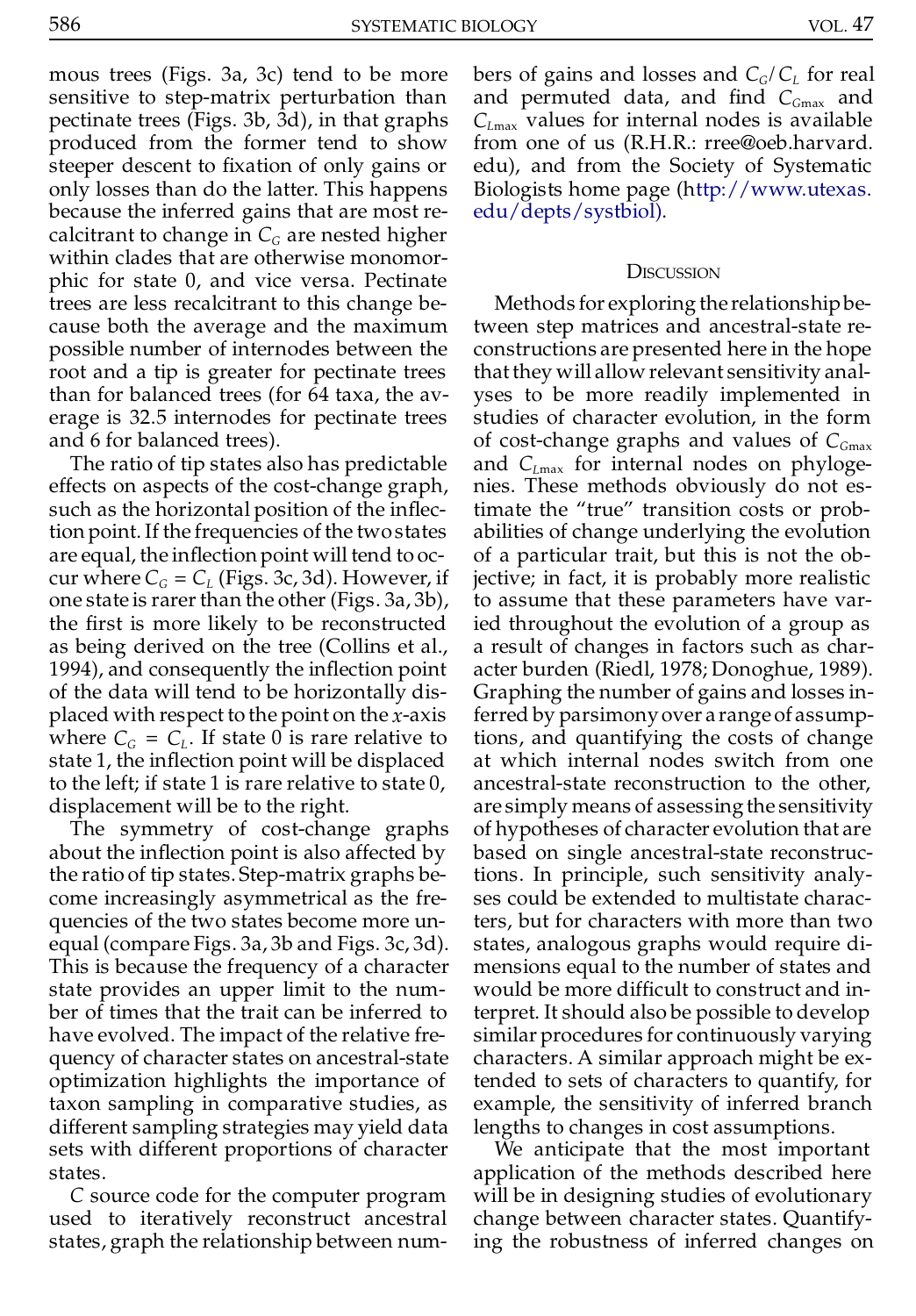a phylogeny will help identify appropriate study taxa if the objective is to investigate the mechanisms underlying a particular direction of change. Suppose, for example, that you are a developmental geneticist interested in understanding shifts from bilaterally symmetrical to radially symmetrical flowers. You would like to focus your studies on the species with radially symmetrical flowers that are most certain to have been derived from a bilaterally symmetrical ancestor, and compare such species with their closest bilaterally symmetrical relatives. In this case the comparison of *CL*max values will facilitate the choice of study organisms. Those shifts marked by especially high values of  $C_{Lmax}$  are most robust to changes in the step matrix, which means that the inferred direction of evolution (loss of bilateral symmetry) cannot easily be reversed by differentially weighting the costs of change. You can therefore be relatively confident that you are spending your time and money studying the kind of transition you are actually interested in. Those shifts marked by lower values of *CL*max represent cases in which the direction of evolutionary change is not as strongly supported by the phylogeny and might be reversed by only slight changes in assumptions. Here, one can be less certain that the organisms being studied actually represent lineages in which radial symmetry evolved from bilateral symmetry.

Another potential use of step-matrix sensitivity analyses that deserves attention is as a means of testing hypotheses of character evolution by a permutation procedure. Permutation tests have been developed for other aspects of phylogenetic analysis, e.g., monophyly (Faith, 1991) and structure (Faith and Cranston, 1991; Alroy, 1994), and one might suppose that such tests could be used to detect trends in character evolution. In comparing cost-change graphs of real character data with random permutations (e.g., as in Fig. 2b), it occurred to us that some aspect of the graph of the original data (or the value of  $C_{Gmax}$  at a particular node) might be useful as a nonparametric test statistic for detecting signicant deviation from random expectation. For example, one could compare the horizontal position of the inflection point of a character (i.e., the point on the *x*-axis beyond which the hypothesis that more gains have occurred than losses, or vice versa, is no longer supported by a most-parsimonious reconstruction of ancestral states from the data) with a null distribution of inflection points generated by permutation.Onehas topermute the data because the null expectation for the position of the inflection point could be to the right or left of where  $C_G/C_L = 1$ , depending on the relative frequencies of character states in the data. If the real inflection point were to fall in the right-hand 5% tailof the null distribution, the value of  $C_G/C_L$  required to infer as many or more losses than gains would be greater than expected if the data were randomly permuted. A significant result would indicate that inferences of gains are more robust to changing the step-matrix costs (because they are more highly nested within clades exhibiting the opposite state) than are the inferences of losses. This might be interpreted to mean that the data are biased in favor of inferring more gains than losses. An alternativepermutation-based test could use  $C_G$  as a test statistic, and compare it with a null distribution of *CG*max values. A value of  $C_G$  that is significantly higher than expected by chance alone for a particular node would support the assignment of state 0 to that node.

Such permutation tests for detecting trends in character evolution are, however, problematical for two reasons. First, although the behavior of cost-change graphs can be predicted with respect to particular factors in isolation (structure, tree shape, and the frequencies of tip states), the interactions among these factors are likely to be complex for any particular data set. Focusing on a single aspect of a cost-change graph (or *CG*max value) for statistical comparison with a null distribution would require an understanding of how the interaction of factors might affect the outcome, and therefore care must be taken in the development and application of such tests.

A second, more general, problem concerns the use of permutation as a means of generating a null distribution. The relationship between permutation and a null hy